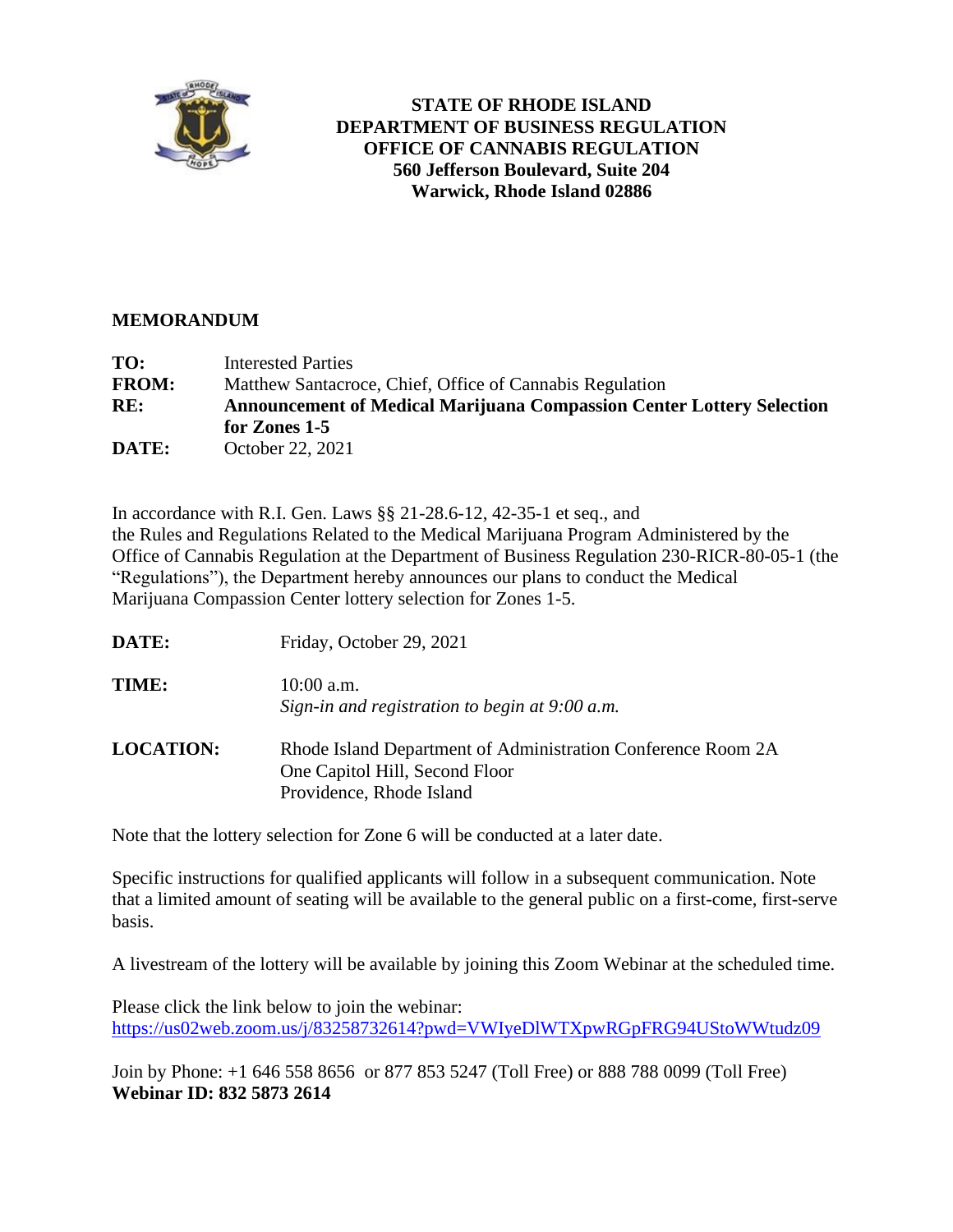## **Passcode: 036974**

The Department previously determined that the following Zone 1-5 Applications are qualified and eligible for inclusion in the lottery selection in accordance with § 1.2(E) of the Regulations.

| Zone                    | <b>Qualifying Applications</b>                               |
|-------------------------|--------------------------------------------------------------|
| 1                       | <b>Livity Compassion Center</b>                              |
|                         | Medici Compassionate Care Center, Inc.                       |
|                         | New Leaf Compassion Center Inc. (DBA Fine Fettle Dispensary) |
|                         | Pinnacle Compassion Center Inc.                              |
|                         | RMI Compassion Center Inc.                                   |
| $\boldsymbol{2}$        | Ascend Rhode Island Compassion Center                        |
|                         | Lucy Rozen Compassion Center                                 |
|                         | New Leaf Compassion Center Inc. (DBA Fine Fettle Dispensary) |
|                         | Perfect Union-RI DBA Perfect Union                           |
|                         | Pinnacle Compassion Center Inc.                              |
|                         | Rhode Island Care Concepts Inc.                              |
|                         | Rhode Island Compassion Center Inc.                          |
|                         | <b>Sanctuary Medicinals</b>                                  |
|                         | Solar Therapeutics Rhode Island, Inc.                        |
| 3                       | Green Wave CC, Inc.                                          |
|                         | Rhode Island Compassion Center Inc.                          |
| $\overline{\mathbf{4}}$ | Cann Cure Compassion, Inc.                                   |
|                         | <b>Coastal Farms Wellness Center</b>                         |
|                         | <b>Compassion Center of New England</b>                      |
|                         | Co-Op City I Inc.                                            |
|                         | Mammoth Health and Wellness                                  |
|                         | New Leaf Compassion Center Inc. (DBA Fine Fettle Dispensary) |
|                         | Perfect Union-RI DBA Perfect Union                           |
|                         | Rhode Island Care Concepts Inc.                              |
|                         | Rhode Island Compassion Center Inc.                          |
|                         | Solar Therapeutics Rhode Island, Inc.                        |
|                         | The Winding Rhode Compassion Center, Inc.                    |
| 5                       | Coastal Compassion Center, Inc.                              |
|                         | Compassion Center by Bonsai Inc.                             |
|                         | Green Wave CC, Inc.                                          |
|                         | <b>Mammoth Health and Wellness</b>                           |
|                         | N&N Associates DBA South County Compassion Center            |
|                         | Plant Based Compassionate Care Inc.                          |
|                         | Rhode Island Care Concepts Inc.                              |
|                         | Rhode Island Compassion Center Inc.                          |
|                         | Solar Therapeutics Rhode Island, Inc.                        |
|                         | The Winding Rhode Compassion Center, Inc.                    |